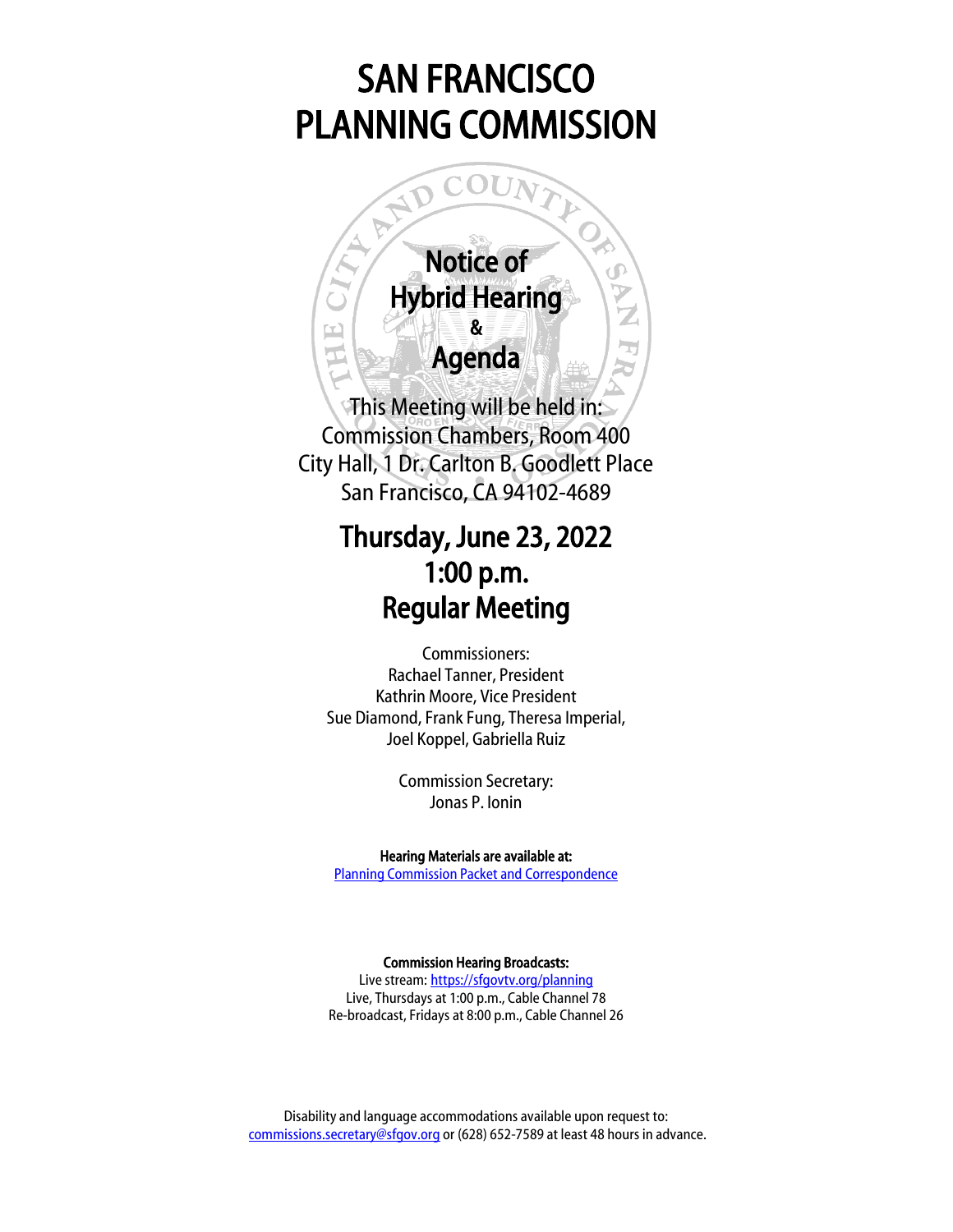### Ramaytush Ohlone Acknowledgement

The Planning Commission acknowledges that we are on the unceded ancestral homeland of the Ramaytush Ohlone, who are the original inhabitants of the San Francisco Peninsula. As the indigenous stewards of this land and in accordance with their traditions, the Ramaytush Ohlone have never ceded, lost, nor forgotten their responsibilities as the caretakers of this place, as well as for all peoples who reside in their traditional territory. As guests, we recognize that we benefit from living and working on their traditional homeland. We wish to pay our respects by acknowledging the Ancestors, Elders, and Relatives of the Ramaytush Ohlone community and by affirming their sovereign rights as First Peoples.

### Know Your Rights Under the Sunshine Ordinance

Government's duty is to serve the public, reaching its decisions in full view of the public. Commissions, boards, councils and other agencies of the City and County exist to conduct the people's business. This ordinance assures that deliberations are conducted before the people and that City operations are open to the people's review.

For more information on your rights under the Sunshine Ordinance (Chapter 67 of the San Francisco Administrative Code) or to report a violation of the ordinance, contact the Sunshine Ordinance Task Force at City Hall, 1 Dr. Carlton B. Goodlett Place, Room 409; phone (415) 554-7724; fax (415) 554 7854; or e-mail at [sotf@sfgov.org.](mailto:sotf@sfgov.org) Copies of the Sunshine Ordinance can be obtained from the Clerk of the Sunshine Task Force, the San Francisco Library and on the City's website a[t www.sfbos.org/sunshine.](http://www.sfbos.org/sunshine)

#### **Privacy Policy**

Personal information that is provided in communications to the Planning Department is subject to disclosure under the California Public Records Act and the San Francisco Sunshine Ordinance. Personal information provided will not be redacted.

Members of the public are not required to provide personal identifying information when they communicate with the Planning Department and its commissions. All written or oral communications that members of the public submit to the Department regarding projects or hearings will be made available to all members of the public for inspection and copying. The Department does not redact any information from these submissions. This means that personal information including names, phone numbers, addresses and similar information that a member of the public elects to submit to the Department and its commissions may appear on the Department's website or in other public documents that members of the public may inspect or copy.

#### Accessible Meeting Information

Commission hearings are held in Room 400 at City Hall, 1 Dr. Carlton B. Goodlett Place in San Francisco. City Hall is open to the public Monday through Friday from 8:00 a.m. to 8:00 p.m. and is accessible to persons using wheelchairs and other assistive mobility devices. Ramps are available at the Grove, Van Ness and McAllister entrances. A wheelchair lift is available at the Polk Street entrance.

Transit: The nearest accessible BART station is Civic Center. Accessible MUNI Metro lines are the F, J, K, L, M, N, T (exit at Civic Center or Van Ness stations). MUNI bus routes also serving the area are the 5, 6, 9, 19, 21, 47, 49, 71, and 71L. For more information regarding MUNI accessible services, call (415) 701-4485 or call 311.

Parking: Accessible parking is available at the Civic Center Underground Parking Garage (McAllister and Polk), and at the Performing Arts Parking Garage (Grove and Franklin). Accessible curbside parking spaces are located all around City Hall.

Disability Accommodations: To request assistive listening devices, real time captioning, sign language interpreters, readers, large print agendas or other accommodations, please contact the Commission Secretary at (628) 652-7589, o[r commissions.secretary@sfgov.org](mailto:commissions.secretary@sfgov.org) at least 72 hours in advance of the hearing to help ensure availability.

Language Assistance: To request an interpreter for a specific item during the hearing, please contact the Commission Secretary at (628) 652-7589, or [commissions.secretary@sfgov.org](mailto:commissions.secretary@sfgov.org) at least 48 hours in advance of the hearing.

Allergies: In order to assist the City in accommodating persons with severe allergies, environmental illness, multiple chemical sensitivity or related disabilities, please refrain from wearing scented products (e.g. perfume and scented lotions) to Commission hearings.

SPANISH: Agenda para la Comisión de Planificación. Si desea asistir a la audiencia, y quisiera obtener información en Español o solicitar un aparato para asistencia auditiva, llame al (628) 652-7589. Por favor llame por lo menos 48 horas de anticipación a la audiencia.

CHINESE: 規劃委員會議程。聽證會上如需要語言協助或要求輔助設備,請致電(628) 652-7589。請在聽證會舉行之前的 至少48個小時提出要求。

FILIPINO: Adyenda ng Komisyon ng Pagpaplano. Para sa tulong sa lengguwahe o para humiling ng Pantulong na Kagamitan para sa Pagdinig (headset), mangyari lamang na tumawag sa (628) 652-7589. Mangyaring tumawag nang maaga (kung maaari ay 48 oras) bago sa araw ng Pagdinig.

RUSSIAN: Повестка дня Комиссии по планированию. За помощью переводчика или за вспомогательным слуховым устройством на время слушаний обращайтесь по номеру (628) 652-7589. Запросы должны делаться минимум за 48 часов до начала слушания.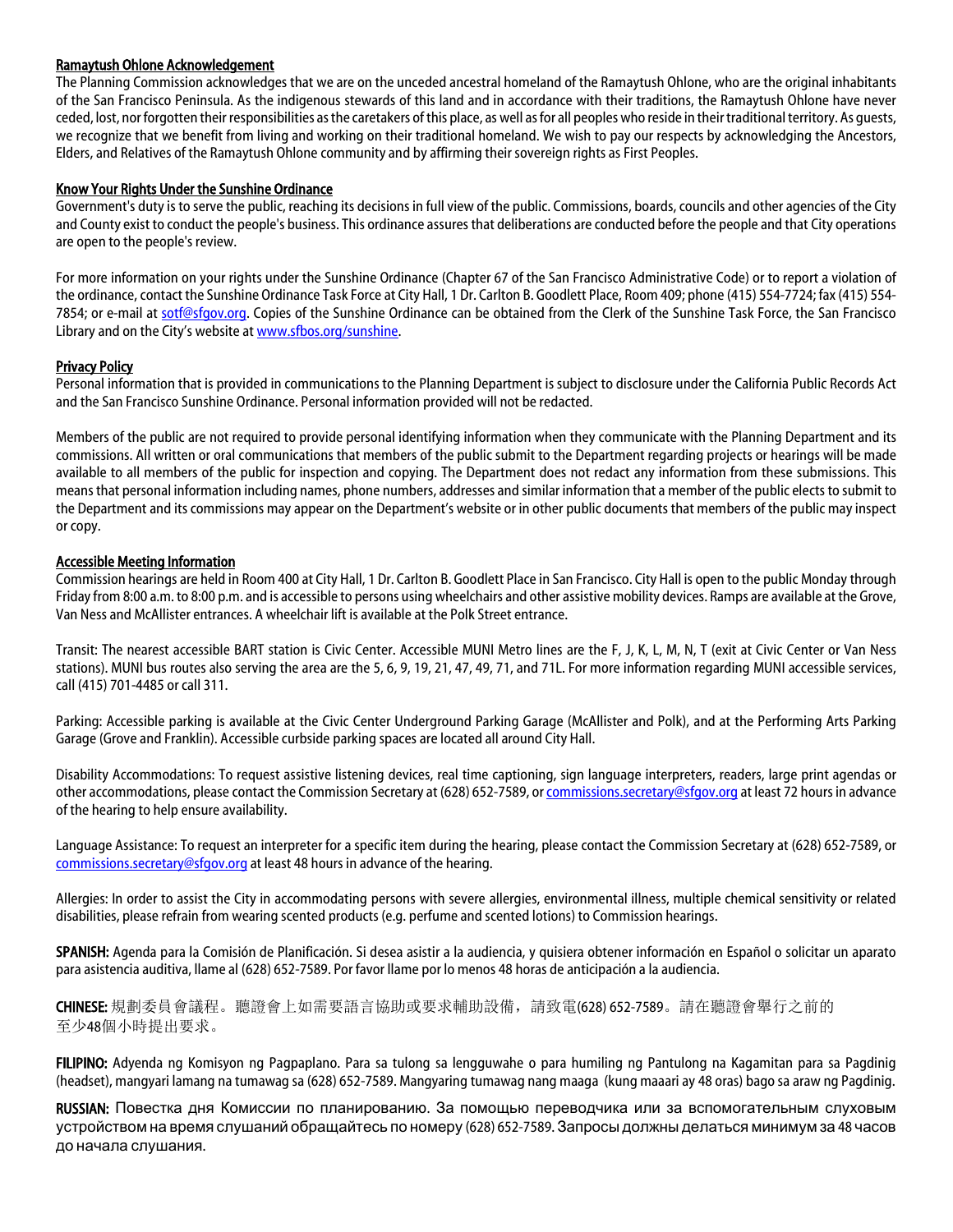This meeting will be held in person at the location listed above. As authorized by California Government Code Section 54953(e) and Mayor Breed's 45th Supplement to her February 25, 2020, emergency proclamation, it is possible that some members of the Planning Commission may attend this meeting remotely. In that event, those members will participate and vote by video. Members of the public may attend the meeting to observe and provide public comment at the physical meeting location listed above or online at *<https://sfplanning.org/>*. Instructions for providing remote public comment are below.

Remote Access to Information and Participation

In accordance with Governor Newsom's statewide order for all residents to Shelter-in-place - and the numerous preceding local and state proclamations, orders and supplemental directions - aggressive directives have been issued to slow down and reduce the spread of the COVID-19 virus.

On April 3, 2020, the Planning Commission was authorized to resume their hearing schedule through the duration of the shelter-in-place remotely. Therefore, the Planning Commission meetings will be held via videoconferencing and allow for remote public comment. The Commission strongly encourages interested parties to submit their comments in writing, in advance of the hearing to [commissions.secretary@sfgov.org.](mailto:commissions.secretary@sfgov.org) Visit the SFGovTV website [\(https://sfgovtv.org/planning\)](https://sfgovtv.org/planning) to stream the live meetings or watch on a local television station.

Public Comment call-in: (415) 655-0001 / Access code: 2489 384 4846

The public comment call-in line number will also be provided on the Department's webpage <https://sfplanning.org/>and during the live SFGovTV broadcast.

As the COVID-19 emergency progresses, please visit the Planning website regularly to be updated on the current situation as it affects the hearing process and the Planning Commission.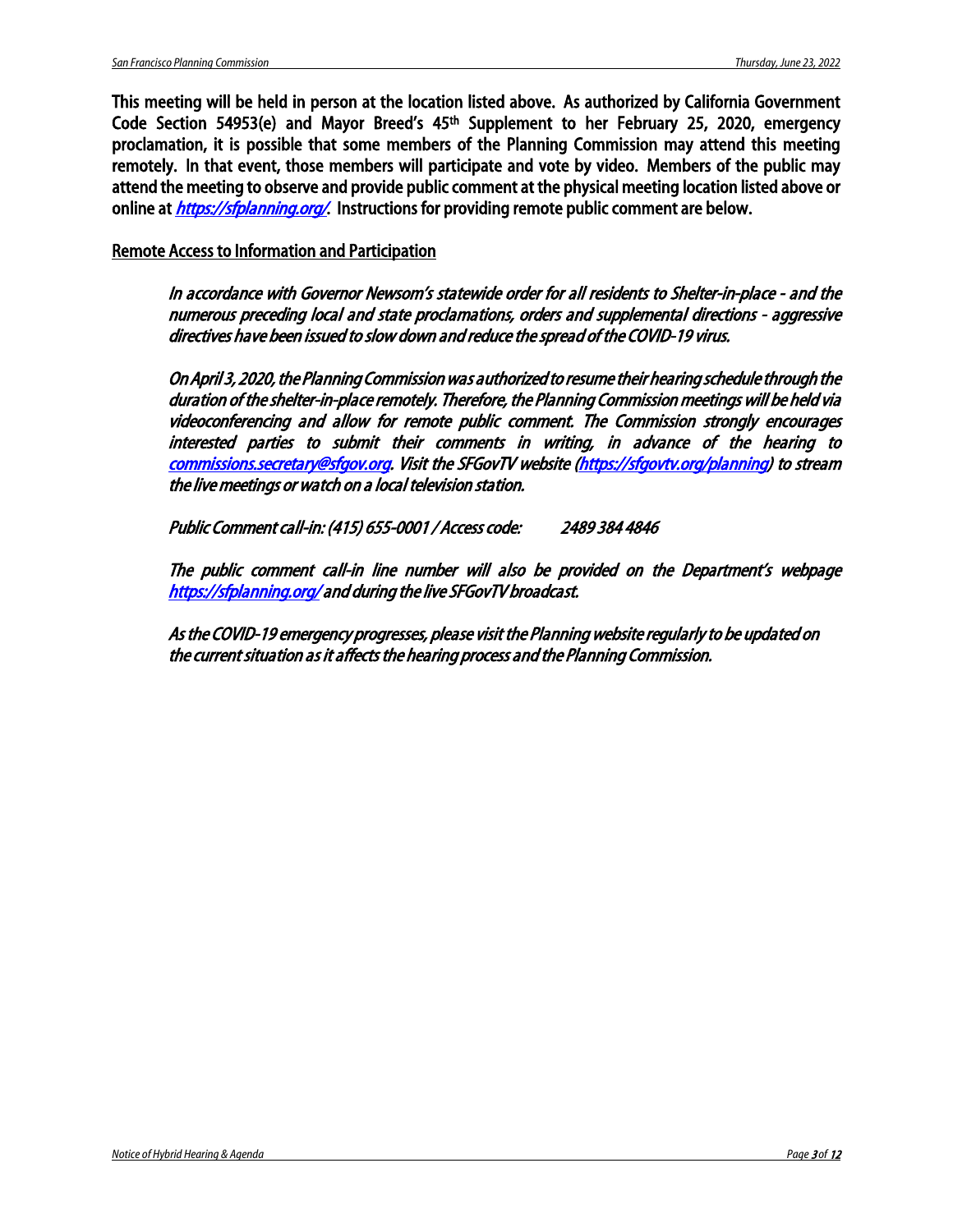### ROLL CALL:

President: Rachael Tanner Vice-President: Kathrin Moore

Commissioners: Sue Diamond, Frank Fung, Theresa Imperial, Joel Koppel, Gabriella Ruiz

# A. CONSIDERATION OF ITEMS PROPOSED FOR CONTINUANCE

The Commission will consider a request for continuance to a later date. The Commission may choose to continue the item to the date proposed below, to continue the item to another date, or to hear the item on this calendar.

1. 2019-022830AHB (C. MAY: (628) 652-7359)

3055 CLEMENT STREET – southeast corner of 32nd Avenue; Lot 043 of Assessor's Block 1463 (District 1) – Request for HOME-SF Project Authorization, pursuant to Planning Code Sections 206.3, 328, and 710, to allow the construction of a six-story, 62-foot tall residential building containing nine dwelling units totaling approximately 11,123 square feet above approximately 632 square feet of ground floor commercial space within a NC-1 (Neighborhood Commercial, Cluster) Zoning District and 40-X Height and Bulk District. This action constitutes the Approval Action for the project for the purposes of CEQA, pursuant to San Francisco Administrative Code Sectio[n 31.04\(](https://codelibrary.amlegal.com/codes/san_francisco/latest/sf_admin/0-0-0-15178)h).

Preliminary Recommendation: Approve with Conditions. (Proposed for Continuance to July 14, 2022)

2. 2021-001219DRM (D. WINSLOW: (628) 652-7335)

1228 FUNSTON AVENUE – east side between Irving Street and Lincoln Way; Lot 039 in Assessor's Block 1738 (District 5) – Mandatory Discretionary Review of Building Permit No. 2021.0113.2631 to legalize a three-story horizontal addition to the rear and façade alterations performed without benefit of a permit and to add a second dwelling unit at the ground level behind the garage within a RH-2 (Residential House, Two-Family) Zoning District and 40-X Height and Bulk District. This action constitutes the Approval Action for the project for the purposes of CEQA, pursuant to San Francisco Administrative Code Section [31.04\(h](https://codelibrary.amlegal.com/codes/san_francisco/latest/sf_admin/0-0-0-15178)).

*Preliminary Recommendation Take Discretionary Review and Approve with Modifications* (Continued from Regular hearing on February 17, 2022) (Proposed for Indefinite Continuance)

### 3. 2021-009580DRP (D. WINSLOW: (628) 652-7335)

2836 PIERCE STREET – east side between Union and Green Streets; Lot 042 in Assessor's Block 0538 (District 2) – Request for Discretionary Review of Building Permit No. 2021.0916.8546 to construct a fourth-story vertical addition to an existing three-story, 2 family residence within a RH-3 (Residential House, Three-Family) Zoning District and 40-X Height and Bulk District. This action constitutes the Approval Action for the project for the purposes of CEQA, pursuant to San Francisco Administrative Code Section [31.04\(](https://codelibrary.amlegal.com/codes/san_francisco/latest/sf_admin/0-0-0-15178)h). *Preliminary Recommendation: Take Discretionary Review and Approve with Modifications* **WITHDRAWN**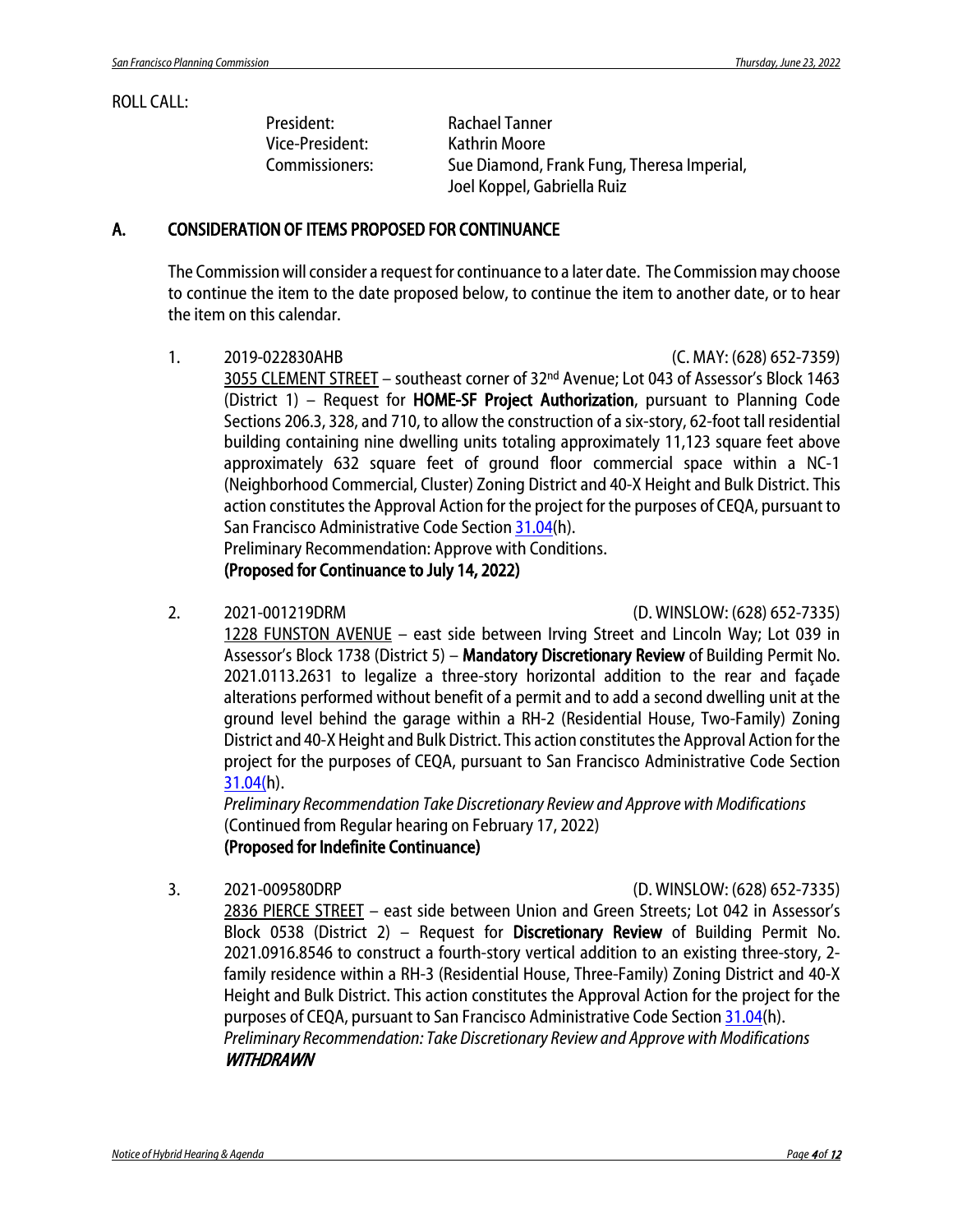# B. CONSENT CALENDAR

All matters listed hereunder constitute a Consent Calendar, are considered to be routine by the Planning Commission, and may be acted upon by a single roll call vote of the Commission. There will be no separate discussion of these items unless a member of the Commission, the public, or staff so requests, in which event the matter shall be removed from the Consent Calendar and considered as a separate item at this or a future hearing

# 4a. [2021-002971CUA](https://citypln-m-extnl.sfgov.org/Commissions/CPC/6_23_2022/Commission%20Packet/2021-002971CUAVAR.pdf) (G. PANTOJA: (628) 652-7380)

4176 CESAR CHAVEZ STREET – north side between Noe and Castro Streets; Lot 053 in Assessor's Block 6563 (District 8) – Request for **Conditional Use Authorization** pursuant to Planning Code Sections 303 and 317 for the demolition and reconstruction of an existing detached two-story, dwelling unit located towards the rear of the subject property within a RH-2 (Residential-House, Two Family) Zoning District and 40-X Height and Bulk District. The proposal will also demolish and reconstruct exterior decks and stairs. This action constitutes the Approval Action for the project for the purposes of CEQA, pursuant to San Francisco Administrative Code Section [31.04\(](https://codelibrary.amlegal.com/codes/san_francisco/latest/sf_admin/0-0-0-15178)h).

*Preliminary Recommendation: Approve with Conditions*

# 4b. [2021-002971VAR](https://citypln-m-extnl.sfgov.org/Commissions/CPC/6_23_2022/Commission%20Packet/2021-002971CUAVAR.pdf) (G. PANTOJA: (628) 652-7380)

4176 CESAR CHAVEZ STREET – north side between Noe and Castro Streets; Lot 053 in Assessor's Block 6563 (District 8) – Request for Variance pursuant to Planning Code Sections 132(g), 132(h), and 134 for the demolition and reconstruction of an existing detached twostory, dwelling unit located towards the rear of the subject property within a RH-2 (Residential-House, Two Family) Zoning District and 40-X Height and Bulk District. The proposal will not provide the amount of landscaping or permeable surfaces required within the front setback of the subject property pursuant to Planning Code Sections 132(g) and 132(h) and will reconstruct a detached dwelling unit that will encroach approximately 21 feet 6 inches into the required rear yard pursuant to Planning Code Section 134.

# 5a. [2022-000030CUA](https://citypln-m-extnl.sfgov.org/Commissions/CPC/6_23_2022/Commission%20Packet/2022-000030CUAVAR.pdf) (G. PANTOJA: (628) 652-7380)

243-255 WEST PORTAL AVENUE - south side between 14<sup>th</sup> Avenue and Vicente Street; Lot 021 in Assessor's Block 2989B (District 7) - Request for **Conditional Use Authorization** pursuant to Planning Code Sections 121.2, 303, and 729 for the establishment of a Restaurant Use (D.B.A. "Elena's Restaurant") greater than 2,500 square feet in size within a tenant space located on the ground floor and a Non-Retail Professional Use at the second floor of an existing commercial building within the West Portal Avenue NCD (Neighborhood Commercial District) Zoning District and 26-X Height and Bulk District. The proposal will merge and subdivide two existing tenant spaces and establish a Non-Retail Professional Use at the second tenant space, and construct a new detached storage shed for utilization by the Restaurant Use. This action constitutes the Approval Action for the project for the purposes of CEQA, pursuant to San Francisco Administrative Code Section [31.04\(](https://codelibrary.amlegal.com/codes/san_francisco/latest/sf_admin/0-0-0-15178)h). *Preliminary Recommendation: Approve with Conditions*

5b. [2022-000030VAR](https://citypln-m-extnl.sfgov.org/Commissions/CPC/6_23_2022/Commission%20Packet/2022-000030CUAVAR.pdf) (G. PANTOJA: (628) 652-7380)

243-255 WEST PORTAL AVENUE - south side between 14<sup>th</sup> Avenue and Vicente Street; Lot 021 in Assessor's Block 2989B (District 7) – Request for Variance pursuant to Planning Code Section 134 for the establishment of a Restaurant Use (D.B.A. "Elena's Restaurant") greater than 2,500 square feet in size within a tenant space located on the ground floor and a Non-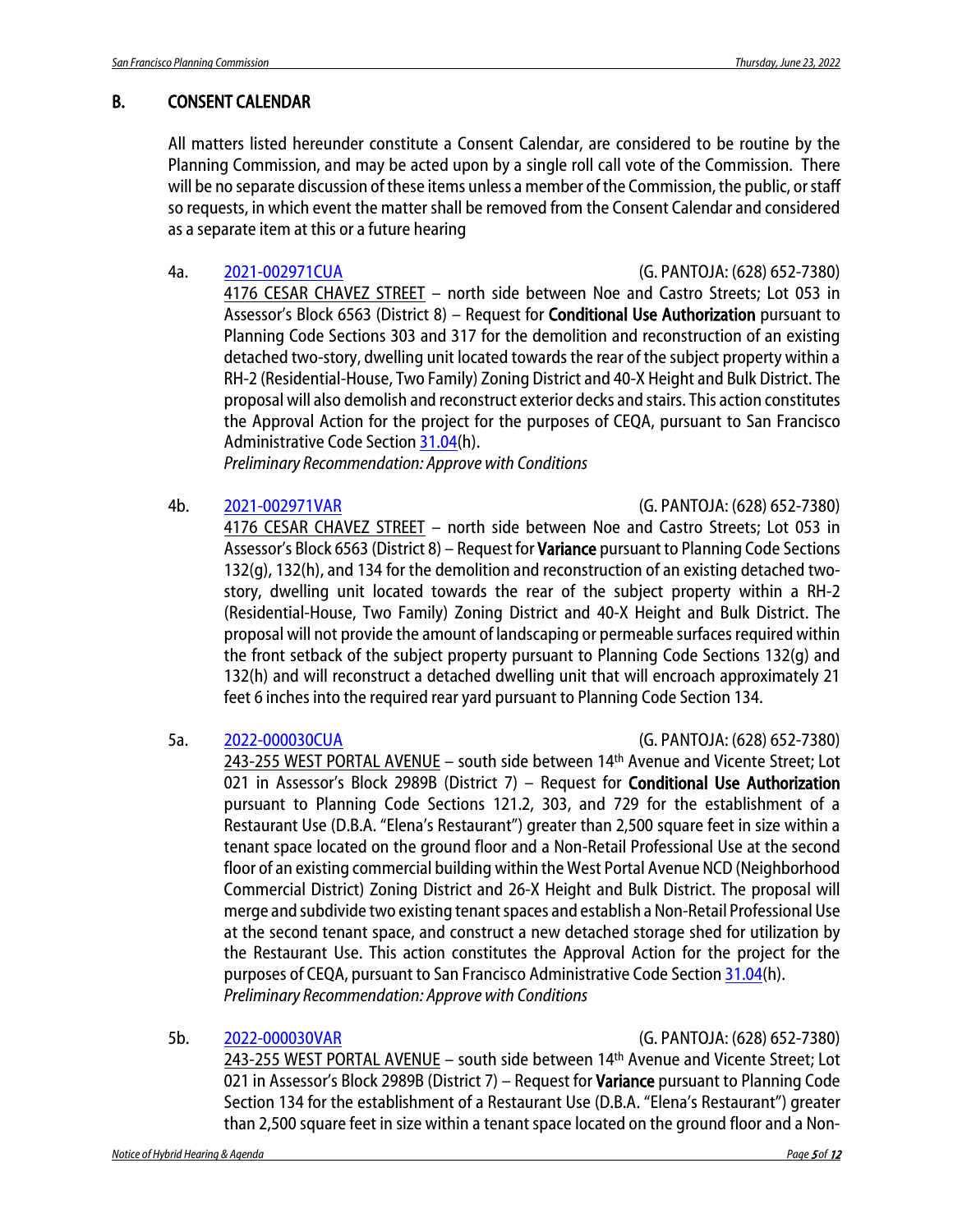Retail Professional Use at the second floor of an existing commercial building and construction of a new detached storage shed within the subject property's required rear yard for utilization by the Restaurant Use within the West Portal Avenue NCD (Neighborhood Commercial District) Zoning District and 26-X Height and Bulk District.

# C. COMMISSION MATTERS

- 6. Consideration of Adoption:
	- [Draft Minutes for June 9, 2022](https://citypln-m-extnl.sfgov.org/Commissions/CPC/6_23_2022/Commission%20Packet/20220609_cal_min.pdf)
- 7. Commission Comments/Questions
	- Inquiries/Announcements. Without discussion, at this time Commissioners may make announcements or inquiries of staff regarding various matters of interest to the Commissioner(s).
	- Future Meetings/Agendas. At this time, the Commission may discuss and take action to set the date of a Special Meeting and/or determine those items that could be placed on the agenda of the next meeting and other future meetings of the Planning Commission.

# D. DEPARTMENT MATTERS

- 8. Director's Announcements
- 9. Review of Past Events at the Board of Supervisors, Board of Appeals and Historic Preservation Commission

# E. GENERAL PUBLIC COMMENT

At this time, members of the public may address the Commission on items of interest to the public that are within the subject matter jurisdiction of the Commission except agenda items. With respect to agenda items, your opportunity to address the Commission will be afforded when the item is reached in the meeting. Each member of the public may address the Commission for up to three minutes. When the number of speakers exceed the 15-minute limit, General Public Comment may be moved to the end of the Agenda.

# F. REGULAR CALENDAR

The Commission Hearing Procedures provide for presentations by staff; when applicable, followed by a presentation of the project sponsor team; followed by public comment. Please be advised that the project sponsor team includes: the sponsor(s) or their designee, lawyers, architects, engineers, expediters, and/or other advisors.

10. (J. SWITZKY: (628) 652-7464)

DEVELOPMENT TRENDS AND PROJECTIONS – Informational Presentation regarding 2022's development activity to date. Broader observations and forecasts for San Francisco will be provided by the Office of Economic Analysis in the Controller's Office; Planning Department Staff will provide data and updates regarding permitting and construction. *Preliminary Recommendation: None – Informational*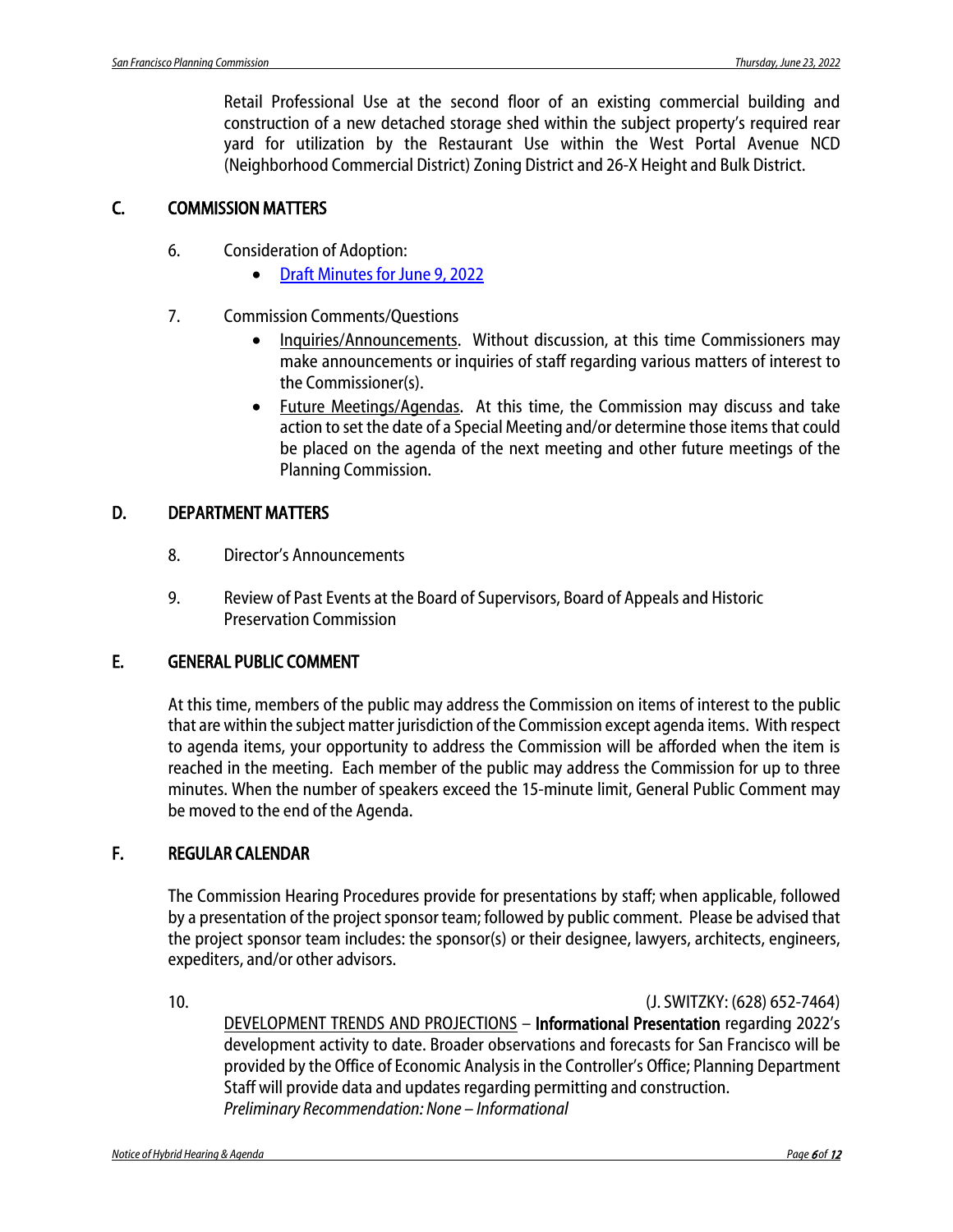## 11. [2016-013156SRV](https://citypln-m-extnl.sfgov.org/Commissions/CPC/6_23_2022/Commission%20Packet/2016-013156SRV.pdf) (M. BOUDREAUX: (628) 652-7375)

SAN FRANCISCO CITYWIDE CULTURAL RESOURCES SURVEY OVERVIEW (SF SURVEY) – Informational Presentation – The San Francisco Citywide Cultural Resources Survey (SF Survey) is a multi-year effort to identify and document places and resources of cultural, historical, and architectural importance to San Francisco's diverse communities. The framework of SF Survey will be provided, including: background and methodology; phasing and schedule; community engagement strategy; data collection and management tools; citywide Historic Context Statement outline; and findings and the Cultural Resources Inventory.

*Preliminary Recommendation: None – Informational*

12. [2018-015785GPA](https://citypln-m-extnl.sfgov.org/Commissions/CPC/6_23_2022/Commission%20Packet/2018-015785GPA.pdf) (M. SNYDER: (628) 652-7460)

TRANSBAY BLOCK 4 – 200 MAIN STREET – the block bound by Howard Street on the North, Main Street on the East, Beale Street on the West and the alignment of Tehama Street on the South; Lot 10 in Assessor's Block 3739 – Initiation of General Plan Amendments to amend the Transit Center District Plan (a Sub-Area Plan of the Downtown Plan) Figure 1 – "Proposed Height Limits" by changing the height limit on Transbay Block 4 from 450-feet to 513-feet. This proposed legislation would also include two additional clean-up amendments to reflect prior implementation of the Redevelopment Plan, by revising: (1) Figure 1 by changing the height limit on Transbay Block 1 from 50/85/300-feet to 400-feet; and (2) Policy 4.36 regarding bicycle routing. The Transbay Block 4 Project would include a 47-story tower (513-feet exclusive of mechanical penthouse) with 6-story townhouse adjunct, a 16 story mid-rise building and a single-story shared podium with shared underground facilities. The Project would include approximately 681 residential units, of which 306 (45%) would be affordable, approximately 8,389 square feet of commercial / retail space, 275 parking spaces, 556 Class 1 bicycle spaces, and 12,584 square feet of open space, of which 4,250 would be publicly accessible. The subject site is currently within the TB DTR (Transbay Downtown Residential) District, 50/85/450-TB Height District, and the Transbay Redevelopment Project Area – Zone 1.

*Preliminary Recommendation: Initiate and schedule a public hearing on or after July 28, 2022*

# G. DISCRETIONARY REVIEW CALENDAR

The Commission Discretionary Review Hearing Procedures provide for presentations by staff; followed by the DR requestor team; followed by public comment opposed to the project; followed by the project sponsor team; followed by public comment in support of the project. Please be advised that the DR requestor and project sponsor teams include: the DR requestor and sponsor or their designee, lawyers, architects, engineers, expediters, and/or other advisors.

13. [2021-003635DRP](https://citypln-m-extnl.sfgov.org/Commissions/CPC/6_23_2022/Commission%20Packet/2021-003635DRP.pdf) (D. WINSLOW: (628) 652-7335)

470 08TH AVENUE – east side between Anza Street and Geary Blvd; Lot 027 in Assessor's Block 1527 (District 1) – Request for Discretionary Review of Building Permit No. 2021.0119.2895 to construct a rear horizontal and fourth-story vertical addition and addition of a dwelling unit to an existing three-story, three-family residence within a RM-1 (Residential Mixed, Low-Density) Zoning District and 40-X Height and Bulk District. This action constitutes the Approval Action for the project for the purposes of CEQA, pursuant to San Francisco Administrative Code Section [31.04\(](https://codelibrary.amlegal.com/codes/san_francisco/latest/sf_admin/0-0-0-15178)h).

*Preliminary Recommendation: Do Not Take Discretionary Review and Approve*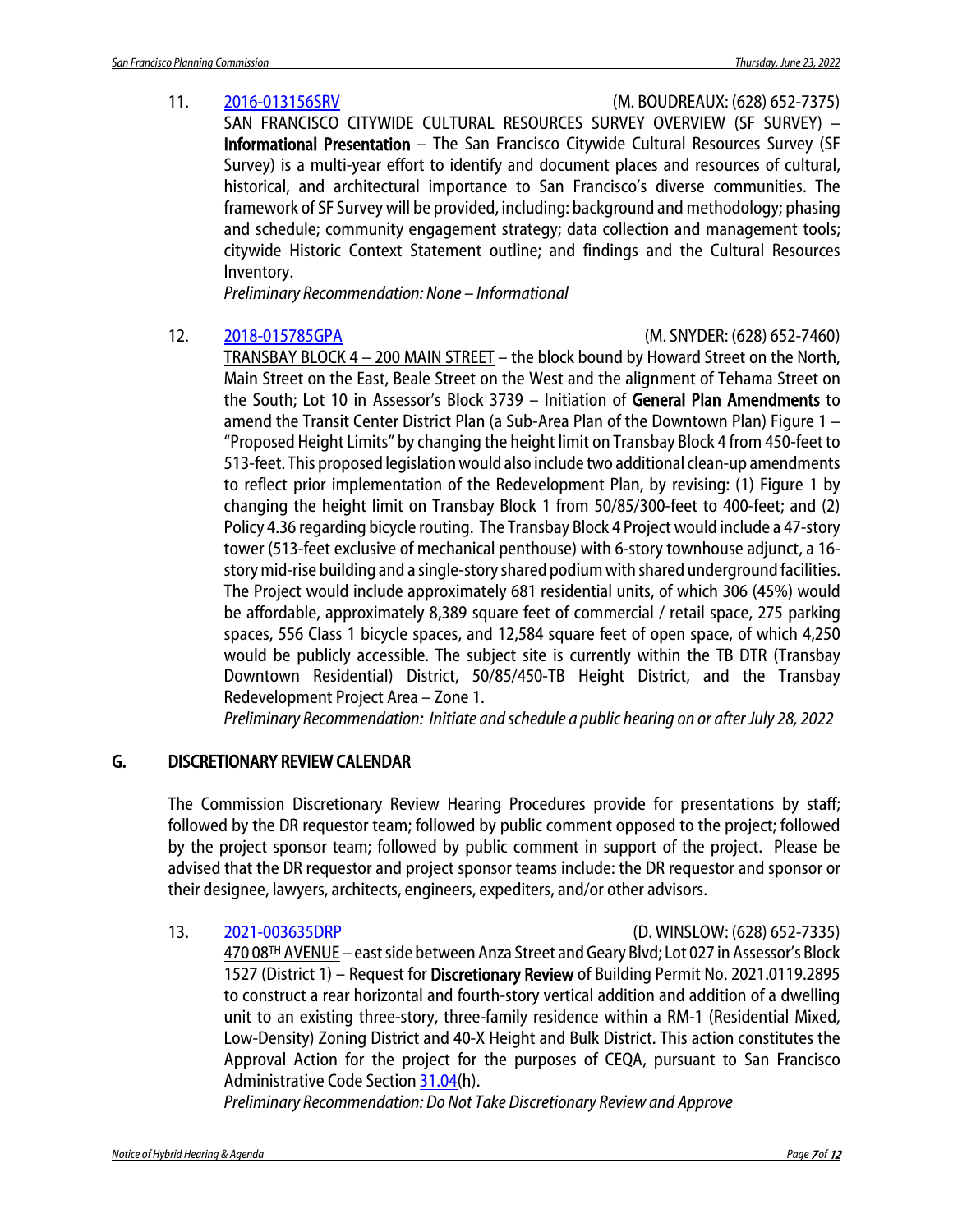# ADJOURNMENT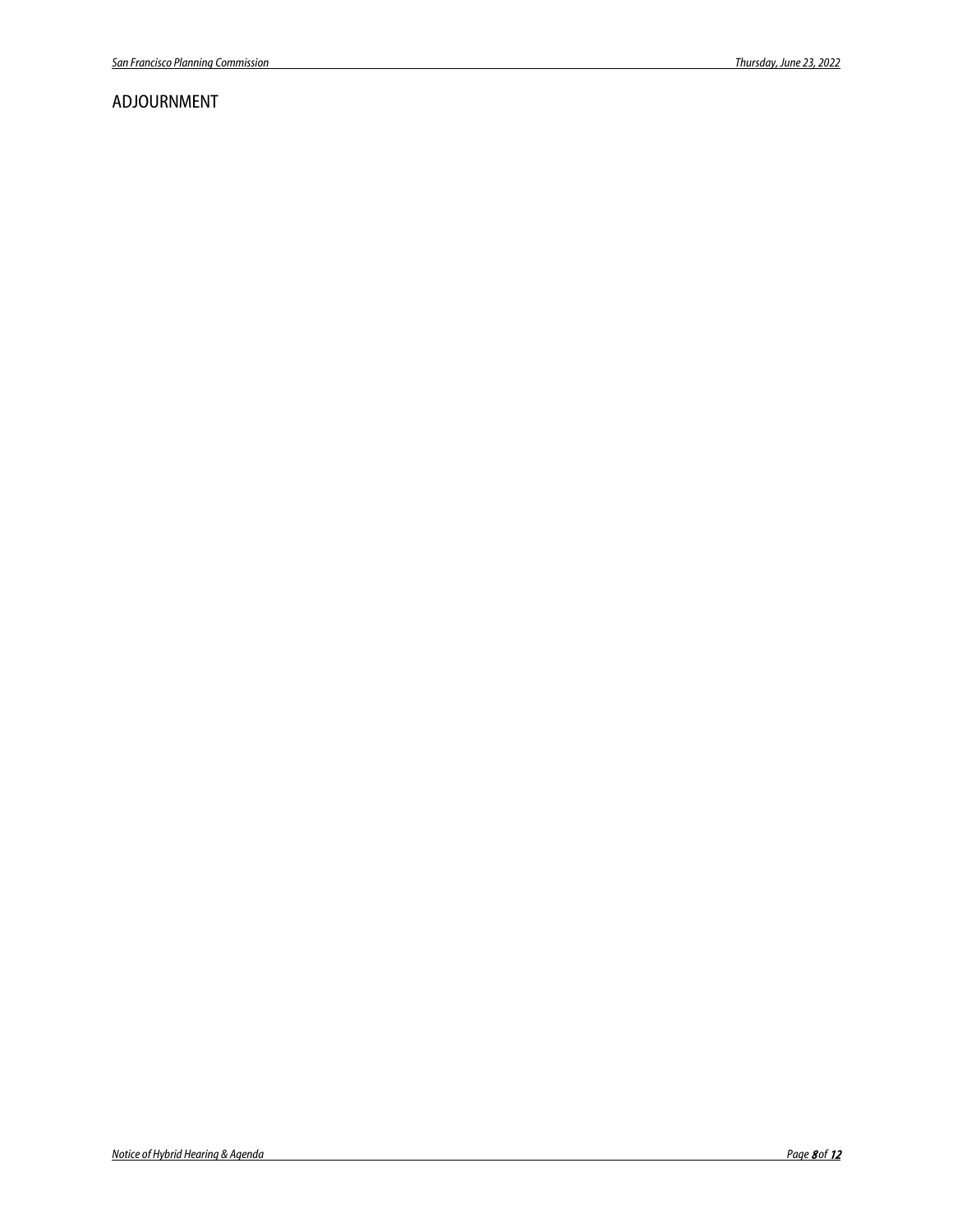#### Hearing Procedures

The Planning Commission holds public hearings regularly, on most Thursdays. The full hearing schedule for the calendar year and the Commission Rules & Regulations may be found online at[: www.sfplanning.org.](http://www.sfplanning.org/)

Public Comments: Persons attending a hearing may comment on any scheduled item.

 When speaking before the Commission in City Hall, Room 400, please note the timer indicating how much time remains. Speakers will hear two alarms. The first soft sound indicates the speaker has 30 seconds remaining. The second louder sound indicates that the speaker's opportunity to address the Commission has ended.

Sound-Producing Devices Prohibited: The ringing of and use of mobile phones and other sound-producing electronic devices are prohibited at this meeting. Please be advised that the Chair may order the removal of any person(s) responsible for the ringing or use of a mobile phone, pager, or other similar sound-producing electronic devices *(67A.1 Sunshine Ordinance: Prohibiting the use of cell phones, pagers and similar sound-producing electronic devices at and during public meetings).*

For most cases (CU's, PUD's, 309's, etc…) that are considered by the Planning Commission, after being introduced by the Commission Secretary, shall be considered by the Commission in the following order:

- 1. A thorough description of the issue(s) by the Director or a member of the staff.
- 2. A presentation of the proposal by the Project Sponsor(s) team (includes sponsor or their designee, lawyers, architects, engineers, expediters, and/or other advisors) would be for a period not to exceed 10 minutes, unless a written request for extension not to exceed a total presentation time of 15 minutes is received at least 72 hours in advance of the hearing, through the Commission Secretary, and granted by the President or Chair.
- 3. A presentation of opposition to the proposal by organized opposition for a period not to exceed 10 minutes (or a period equal to that provided to the project sponsor team) with a minimum of three (3) speakers. The intent of the 10 min block of time provided to organized opposition is to reduce the number of overall speakers who are part of the organized opposition. The requestor should advise the group that the Commission would expect the organized presentation to represent their testimony, if granted. Organized opposition will be recognized only upon written application at least 72 hours in advance of the hearing, through the Commission Secretary, the President or Chair. Such application should identify the organization(s) and speakers.
- 4. Public testimony from proponents of the proposal: An individual may speak for a period not to exceed three (3) minutes.
- 5. Public testimony from opponents of the proposal: An individual may speak for a period not to exceed three (3) minutes.
- 6. Director's preliminary recommendation must be prepared in writing.
- 7. Action by the Commission on the matter before it.
- 8. In public hearings on Draft Environmental Impact Reports, all speakers will be limited to a period not to exceed three (3) minutes.
- 9. The President (or Acting Chair) may impose time limits on appearances by members of the public and may otherwise exercise his or her discretion on procedures for the conduct of public hearings.
- 10. Public comment portion of the hearing shall be closed and deliberation amongst the Commissioners shall be opened by the Chair;
- 11. A motion to approve; approve with conditions; approve with amendments and/or modifications; disapprove; or continue to another hearing date, if seconded, shall be voted on by the Commission.

Every Official Act taken by the Commission must be adopted by a majority vote of all members of the Commission, a minimum of four (4) votes. A failed motion results in the disapproval of the requested action, unless a subsequent motion is adopted. Any Procedural Matter, such as a continuance, may be adopted by a majority vote of members present, as long as the members present constitute a quorum (four (4) members of the Commission).

For Discretionary Review cases that are considered by the Planning Commission, after being introduced by the Commission Secretary, shall be considered by the Commission in the following order:

- 1. A thorough description of the issue by the Director or a member of the staff.
- 2. A presentation by the DR Requestor(s) team (includes Requestor(s) or their designee, lawyers, architects, engineers, expediters, and/or other advisors) would be for a period not to exceed five (5) minutes for each requestor.
- 3. Testimony by members of the public in support of the DR would be up to three (3) minutes each.
- 4. A presentation by the Project Sponsor(s) team (includes Sponsor(s) or their designee, lawyers, architects, engineers, expediters, and/or other advisors) would be for a period up to five (5) minutes, but could be extended for a period not to exceed 10 minutes if there are multiple DR requestors.
- 5. Testimony by members of the public in support of the project would be up to three (3) minutes each.
- 6. DR requestor(s) or their designees are given two (2) minutes for rebuttal.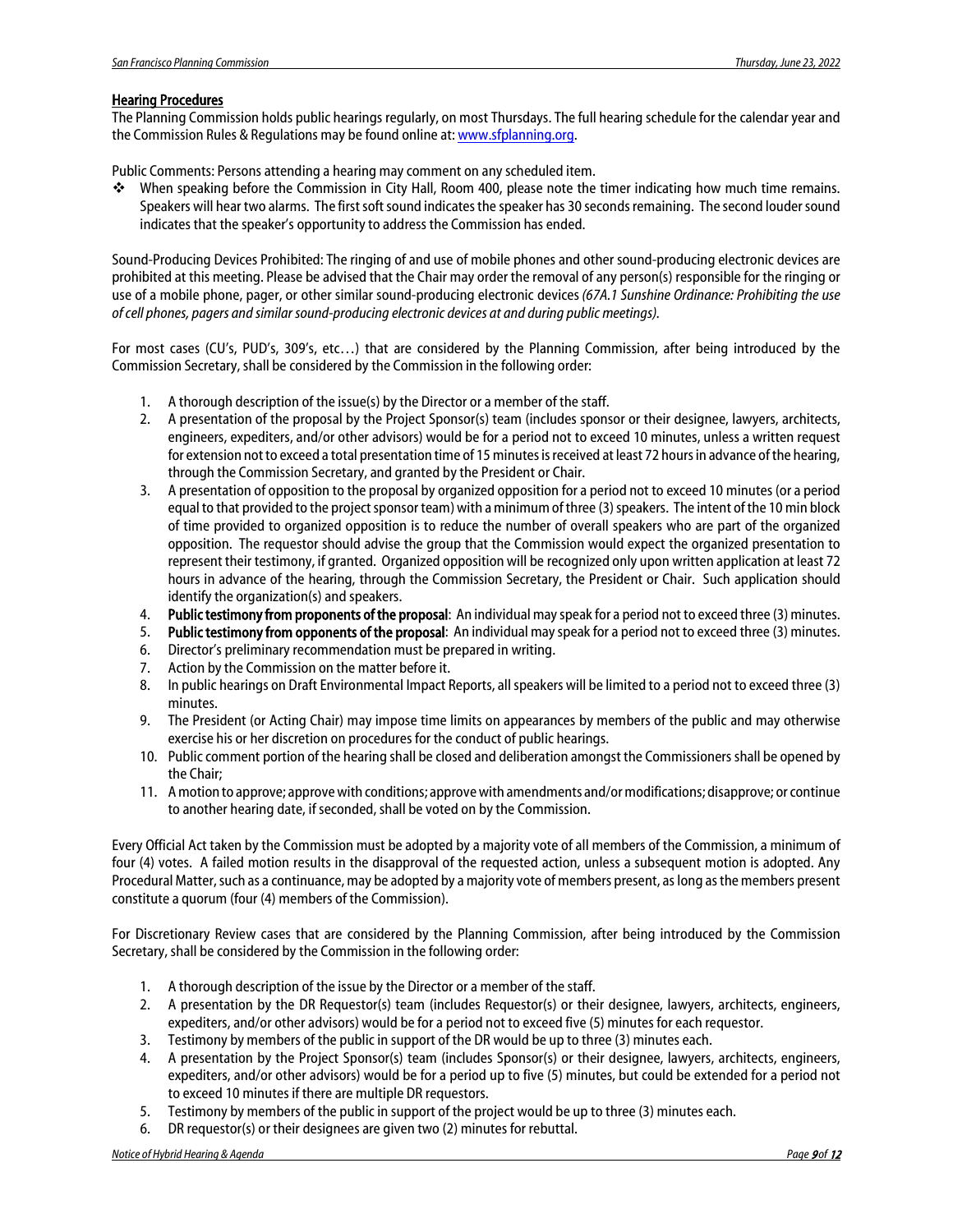- 7. Project sponsor(s) or their designees are given two (2) minutes for rebuttal.
- 8. The President (or Acting Chair) may impose time limits on appearances by members of the public and may otherwise exercise his or her discretion on procedures for the conduct of public hearings.

The Commission must Take DR in order to disapprove or modify a building permit application that is before them under Discretionary Review. A failed motion to Take DR results in a Project that is approved as proposed.

#### **Hearing Materials**

Advance Submissions: To allow Commissioners the opportunity to review material in advance of a hearing, materials must be received by the Planning Department eight (8) days prior to the scheduled public hearing. All submission packages must be delivered to 49 South Van Ness Ave, 14th Floor, by 5:00 p.m. and should include fifteen (15) hardcopies and a .pdf copy must be provided to the staff planner. Correspondence submitted to the Planning Commission after eight days in advance of a hearing must be received by the Commission Secretary no later than the close of business the day before a hearing for it to become a part of the public record for any public hearing.

Correspondence submitted to the Planning Commission on the same day, must be submitted at the hearing directly to the Planning Commission Secretary. Please provide ten (10) copies for distribution. Correspondence submitted in any other fashion on the same day may not become a part of the public record until the following hearing.

Correspondence sent directly to all members of the Commission, must include a copy to the Commission Secretary [\(commissions.secretary@sfgov.org\)](mailto:commissions.secretary@sfgov.org) for it to become a part of the public record.

These submittal rules and deadlines shall be strictly enforced and no exceptions shall be made without a vote of the Commission.

Persons unable to attend a hearing may submit written comments regarding a scheduled item to: Planning Commission, 49 South Van Ness Ave, 14th Floor, San Francisco, CA 94103-2414. Written comments received by the close of the business day prior to the hearing will be brought to the attention of the Planning Commission and made part of the official record.

#### **Appeals**

The following is a summary of appeal rights associated with the various actions that may be taken at a Planning Commission hearing.

| <b>Case Type</b>                                      | <b>Case Suffix</b> | Appeal Period*   | <b>Appeal Body</b>          |
|-------------------------------------------------------|--------------------|------------------|-----------------------------|
| <b>Office Allocation</b>                              | OFA (B)            | 15 calendar days | Board of Appeals**          |
| <b>Conditional Use Authorization and Planned Unit</b> | CUA(C)             | 30 calendar days | <b>Board of Supervisors</b> |
| Development                                           |                    |                  |                             |
| Application<br>(Discretionary<br>Buildina<br>Permit   | DRP/DRM (D)        | 15 calendar days | <b>Board of Appeals</b>     |
| Review)                                               |                    |                  |                             |
| <b>EIR Certification</b>                              | ENV(E)             | 30 calendar days | <b>Board of Supervisors</b> |
| <b>Coastal Zone Permit</b>                            | CTZ(P)             | 15 calendar days | <b>Board of Appeals</b>     |
| Planning Code Amendments by Application               | PCA(T)             | 30 calendar days | <b>Board of Supervisors</b> |
| Variance (Zoning Administrator action)                | VAR(V)             | 10 calendar days | <b>Board of Appeals</b>     |
| Authorization<br>Project<br>in<br>Eastern<br>Large    | LPA(X)             | 15 calendar days | <b>Board of Appeals</b>     |
| Neighborhoods                                         |                    |                  |                             |
| Permit Review in C-3 Districts.<br>Downtown           | DNX(X)             | 15-calendar days | <b>Board of Appeals</b>     |
| <b>Residential Districts</b>                          |                    |                  |                             |
| Zoning Map Change by Application                      | MAP(Z)             | 30 calendar days | <b>Board of Supervisors</b> |

*\* Appeals of Planning Commission decisions on Building Permit Applications (Discretionary Review) must be made within 15 days of the date the building permit is issued/denied by the Department of Building Inspection (not from the date of the Planning Commission hearing). Appeals of Zoning Administrator decisions on Variances must be made within 10 days from the issuance of the decision letter.*

*\*\*An appeal of a Certificate of Appropriateness or Permit to Alter/Demolish may be made to the Board of Supervisors if the project requires Board of Supervisors approval or if the project is associated with a Conditional Use Authorization appeal. An appeal of an Office Allocation may be made to the Board of Supervisors if the project requires a Conditional Use Authorization.*

**Notice of Hybrid Hearing & Agenda** Page **10** of **12** *of 12 of n <i>Page <b>10 of 12 of Page 10 of 12 or <i>Page 100 Page 100 Page 100 Page 100 <i>Page 100 Page 100 Page 100 Page 100* For more information regarding the Board of Appeals process, please contact the Board of Appeals at (415) 575-6880. For more information regarding the Board of Supervisors process, please contact the Clerk of the Board of Supervisors at (415) 554-5184 or [board.of.supervisors@sfgov.org.](mailto:board.of.supervisors@sfgov.org)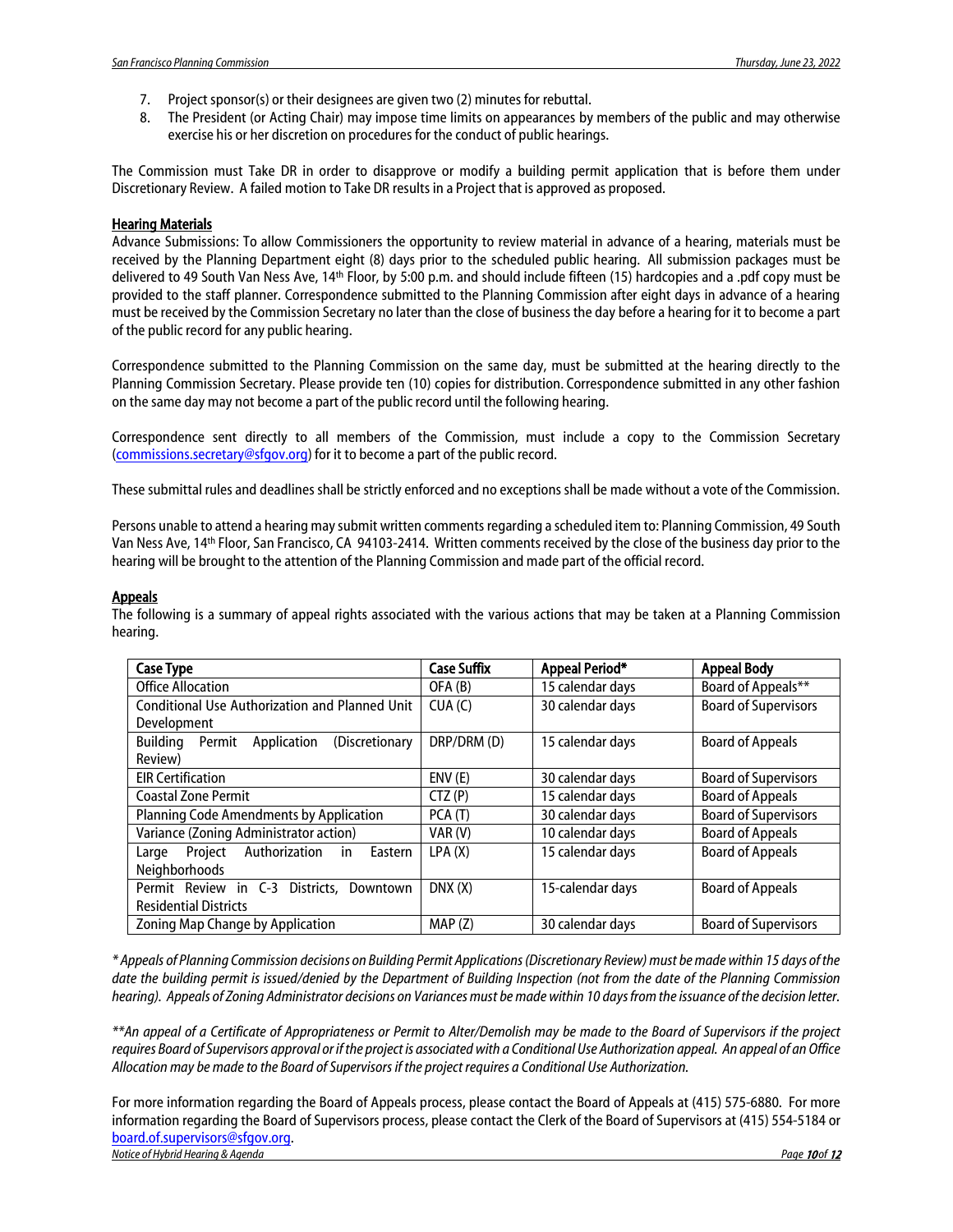An appeal of the approval (or denial) of a 100% Affordable Housing Bonus Program application may be made to the Board of Supervisors within 30 calendar days after the date of action by the Planning Commission pursuant to the provisions of Sections 328(g)(5) and 308.1(b). Appeals must be submitted in person at the Board's office at 1 Dr. Carlton B. Goodlett Place, Room 244. For further information about appeals to the Board of Supervisors, including current fees, contact the Clerk of the Board of Supervisors at (415) 554-5184.

An appeal of the approval (or denial) of a **building permit application** issued (or denied) pursuant to a 100% Affordable Housing Bonus Program application by the Planning Commission or the Board of Supervisors may be made to the **Board of Appeals within** 15 calendar days after the building permit is issued (or denied) by the Director of the Department of Building Inspection. Appeals must be submitted in person at the Board's office at 1650 Mission Street, 3rd Floor, Room 304. For further information about appeals to the Board of Appeals, including current fees, contact the Board of Appeals at (415) 575-6880.

#### **Challenges**

Pursuant to Government Code Section 65009, if you challenge, in court, (1) the adoption or amendment of a general plan, (2) the adoption or amendment of a zoning ordinance, (3) the adoption or amendment of any regulation attached to a specific plan, (4) the adoption, amendment or modification of a development agreement, or (5) the approval of a variance, conditional-use authorization, or any permit, you may be limited to raising only those issues you or someone else raised at the public hearing described in this notice, or in written correspondence delivered to the Planning Commission, at, or prior to, the public hearing.

#### CEQA Appeal Rights under Chapter 31 of the San Francisco Administrative Code

If the Commission's action on a project constitutes the Approval Action for that project (as defined in S.F. Administrative Code Chapter 31, as amended, Board of Supervisors Ordinance Number 161-13), then the CEQA determination prepared in support of that Approval Action is thereafter subject to appeal within the time frame specified in S.F. Administrative Code Section 31.16. This appeal is separate from and in addition to an appeal of an action on a project. Typically, an appeal must be filed within 30 calendar days of the Approval Action for a project that has received an exemption or negative declaration pursuant to CEQA. For information on filing an appeal under Chapter 31, contact the Clerk of the Board of Supervisors at City Hall, 1 Dr. Carlton B. Goodlett Place, Room 244, San Francisco, CA 94102, or call (415) 554-5184. If the Department's Environmental Review Officer has deemed a project to be exempt from further environmental review, an exemption determination has been prepared and can be obtained on-line at [http://www.sf-planning.org/index.aspx?page=3447.](http://www.sf-planning.org/index.aspx?page=3447) Under CEQA, in a later court challenge, a litigant may be limited to raising only those issues previously raised at a hearing on the project or in written correspondence delivered to the Board of Supervisors, Planning Commission, Planning Department or other City board, commission or department at, or prior to, such hearing, or as part of the appeal hearing process on the CEQA decision.

#### Protest of Fee or Exaction

You may protest any fee or exaction subject to Government Code Section 66000 imposed as a condition of approval in accordance with Government Code Section 66020. The protest must satisfy the requirements of Government Code Section 66020(a) and must be filed within 90 days of the date of the first approval or conditional approval of the development referencing the challenged fee or exaction. For purposes of Government Code Section 66020, the date of imposition of the fee shall be the date of the earliest discretionary approval by the City of the subject development.

The Planning Commission's approval or conditional approval of the development subject to the challenged fee or exaction as expressed in its Motion, Resolution, or Discretionary Review Action or the Zoning Administrator's Variance Decision Letter will serve as Notice that the 90-day protest period under Government Code Section 66020 has begun.

#### Proposition F

Under Campaign and Governmental Conduct Code Section 1.127, no person or entity with a financial interest in a land use matter pending before the Board of Appeals, Board of Supervisors, Building Inspection Commission, Commission on Community Investment and Infrastructure, Historic Preservation Commission, Planning Commission, Port Commission, or the Treasure Island Development Authority Board of Directors, may make a campaign contribution to a member of the Board of Supervisors, the Mayor, the City Attorney, or a candidate for any of those offices, from the date the land use matter commenced until 12 months after the board or commission has made a final decision or any appeal to another City agency from that decision has been resolved. For more information about this restriction, visit sfethics.org.

#### San Francisco Lobbyist Ordinance

Individuals and entities that influence or attempt to influence local legislative or administrative action may be required by the San Francisco Lobbyist Ordinance [SF Campaign and Governmental Conduct Code Section 21.00-2.160] to register and report lobbying